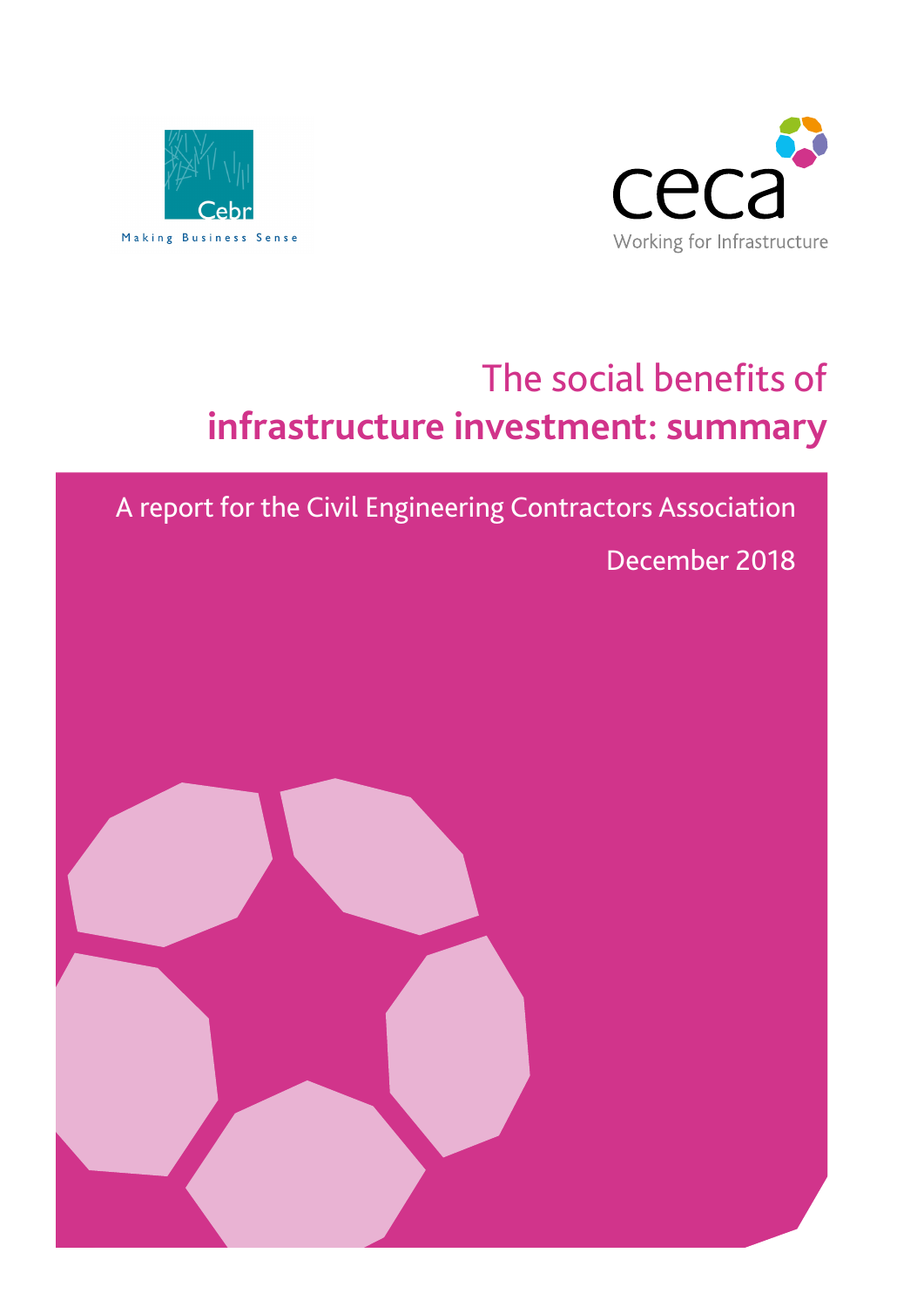The Civil Engineering Contractors Association is the representative body for companies who work day-to-day to deliver, upgrade, and maintain the country's infrastructure.

With more than 300 members based across Scotland, Wales, and six English regions, CECA represent firms who together carry out an estimated 70-80 per cent of all civil engineering activity in the UK, in the key sectors of transport, energy, communications, waste, and water.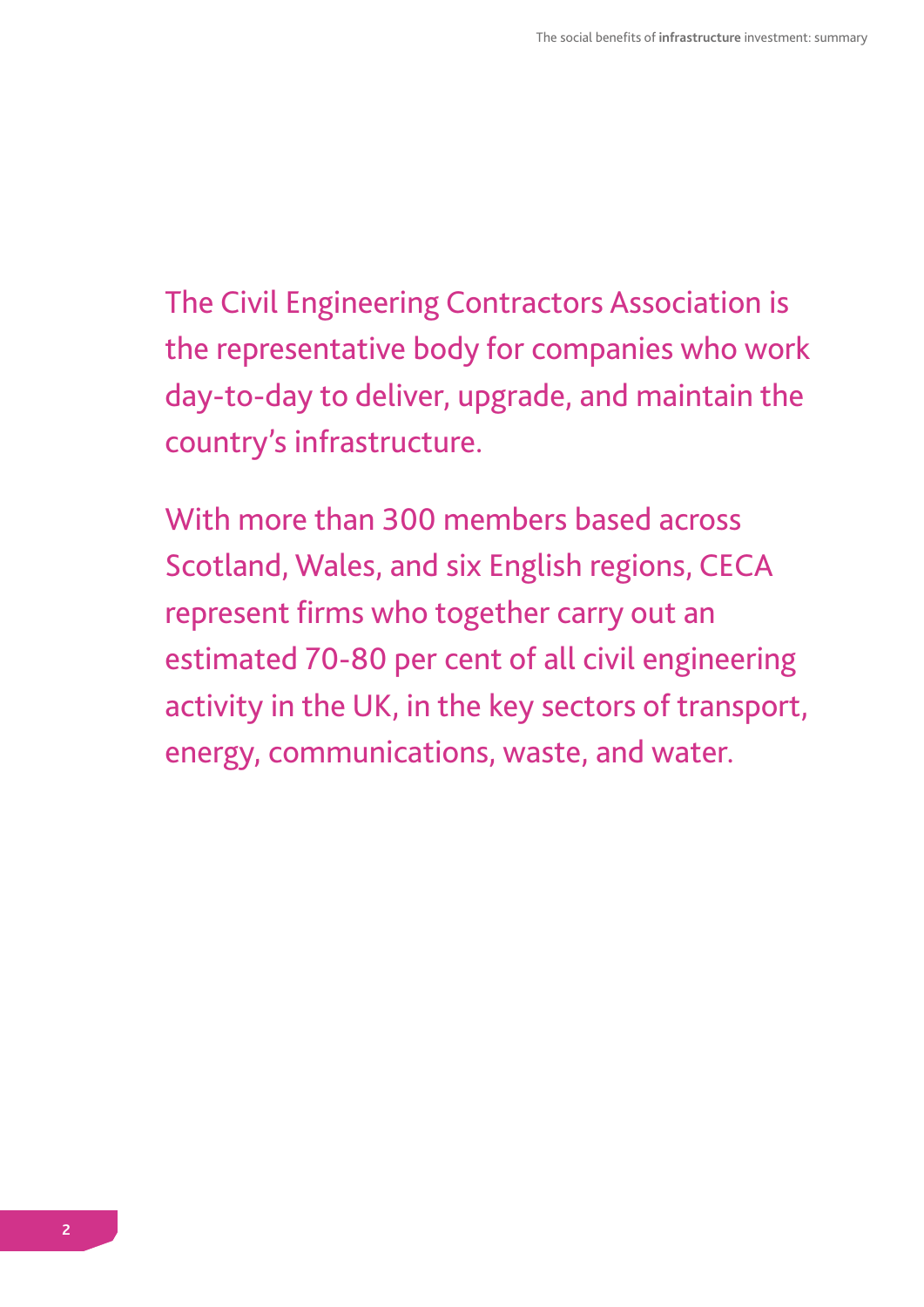### **Guest Foreword**



*Mark Thurston, CEO, High Speed 2 Ltd*

For too long as a sector, in making the case for individual infrastructure projects, we have tended to focus on the economics. This is not a surprise, infrastructure is expensive, and when it involves taxpayers' money, the returns to the country must be greater than the cost.

As the Government's largest infrastructure project HS2 is no different.

HS2 is an investment in Britain's future. But with a budget of £55.7 billion over the next 15 years, and a completion date of 2033, we receive our fair share of attention.

For every £1 invested in HS2 the UK will receive £2.30 in benefits - £92 billion of benefits overall.

But when we spend taxpayers' money, we have a responsibility to do more than an economic costbenefit analysis. We have to make sure the benefit to society – to quality of life – is as strong as the benefit to the economy.

It is difficult to model and value this important effect using traditional techniques. This can skew debate about investment priorities. The unintended consequence can be that short-term decisions do not address future challenges and needs.

That is why this new report from CECA comes at an important time for the industry, setting out the case for the social good that housing, transport and energy infrastructure can bring to the country.

The report is clear about the opportunity this offers the industry and why we must continue being bold in our vision for infrastructure. Why we must talk about social outcomes, not engineering outputs. And why we must help the public make the intuitive leap about what infrastructure might mean for them.

That is what we are doing at HS2. People are starting to understand that HS2 offers an amazing opportunity to completely reshape the way we travel across the UK and the future of our economy, our regions, our local places and our communities. Put simply, HS2 will join up Britain and put opportunity within the reach of many.

It is clear for the whole of the sector that the debate on infrastructure investment priorities has to shift from cold, hard-nosed calculations alone. I therefore encourage the industry to support the efforts underway to address the measurement of social benefit from infrastructure investment.

I am proud to have worked in the construction and infrastructure sector since my apprenticeship over 30 years ago. Throughout my career I have seen the power of infrastructure to transform lives. This report is an important step forward in ensuring that we make sure others see that power too.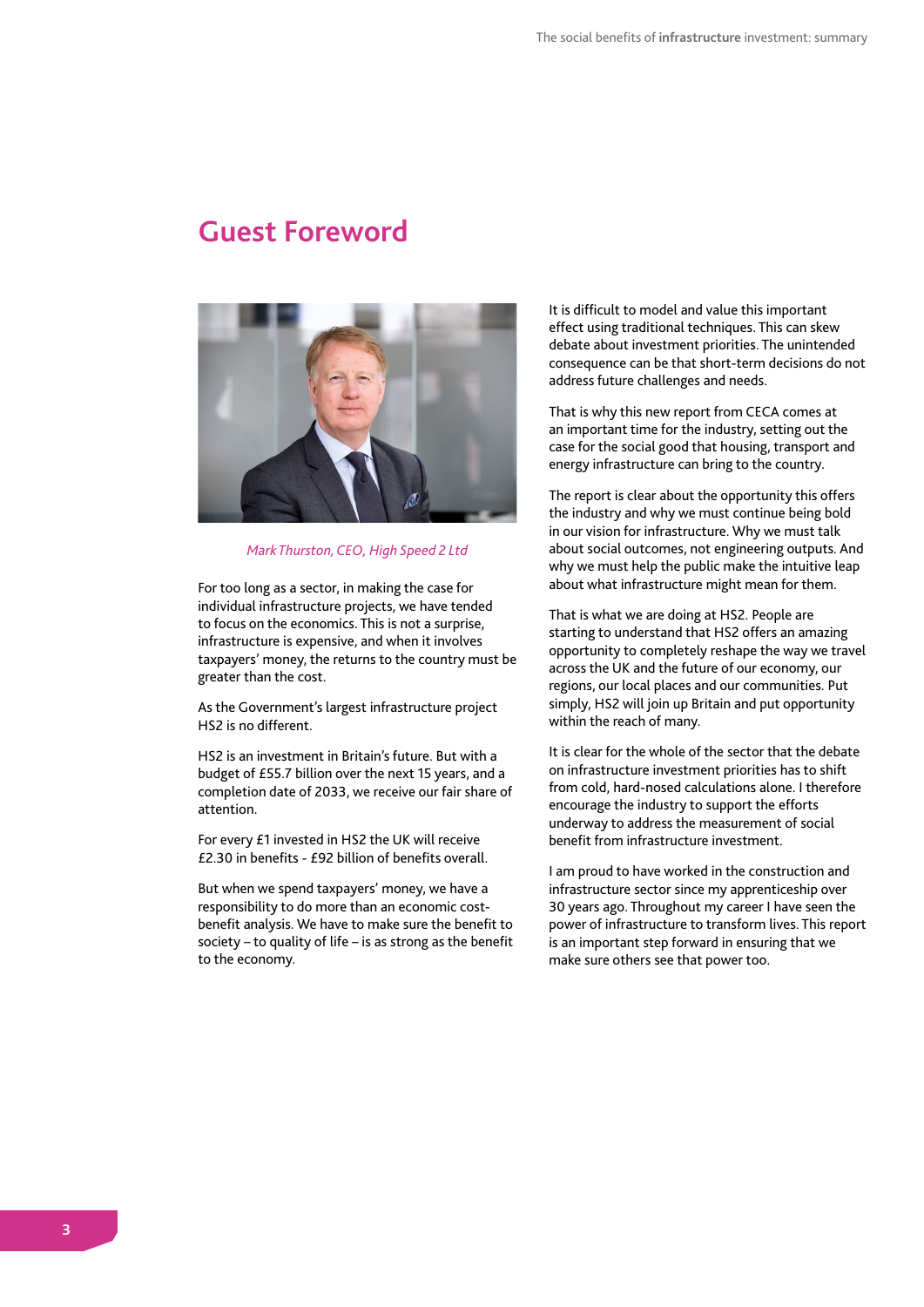### **Introduction**

This piece of research brings a fresh perspective to the debate about the UK's infrastructure needs, focusing especially on the social benefits infrastructure brings.

Its aim is to contribute to a better understanding of the different ways in which various forms of infrastructure investment affect people's lives. Much of the debate to date has focused on how infrastructure investment can lead to wealth creation, but little work has been done on how infrastructure benefits the people who use it.

The social and economic benefits of infrastructure are closely related. While quality of life, health and social inclusion have become increasingly important factors in long term economic prosperity, the mechanisms by which infrastructure influences

these factors are considered less measurable than simple economic benefit. It is therefore easy to overlook the social benefits infrastructure can bring because they are less easily valued using traditional techniques.

To this end, CECA commissioned CEBR to undertake a thorough analysis of the social benefits the right infrastructure investment can bring and has made a series of recommendations to Government based on these findings.

### Scope & pupose of report

Understanding how infrastructure affects people in different ways is vital to good investment decisions. The purpose of this report is to explore the social impacts of infrastructure. Our aim is to go beyond

the usual approach of estimating the 'first order' economic impacts and instead to consider how the benefits transmit through society to affect people's lives in different ways.

The full report explores various social benefits through examples and case studies, organised around the following three themes:

Delivering homes – improving opportunities for people to live in locations offering healthy and sustainable lifestyles with access to good employment opportunities and supporting Britain's growth.

Health and social inclusion – mitigating negative externalities from personal transport, facilitating active and inclusive transport, using digital infrastructure to create economic and social opportunity, ensuring rapid technological progress benefits all places and people.



Regional rebalancing – using transport infrastructure and investments in clean energy or construction to accelerate growth in isolated or underperforming areas of the country.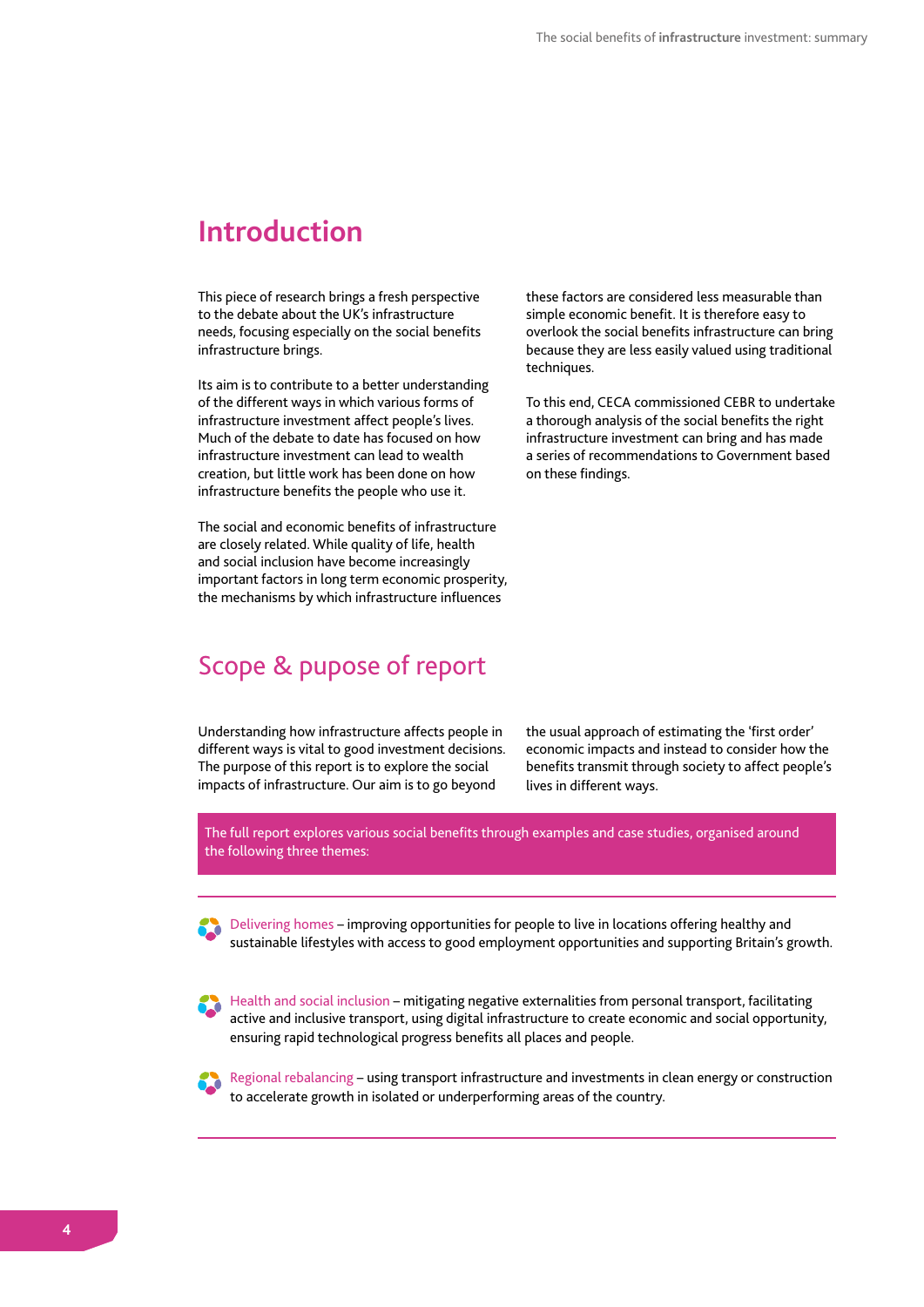### 1. Unlocking homes to support competitive cities

Solving Britain's housing crisis is not simply a question of building a certain number of new homes, but of ensuring that there are opportunities for people to have access to the housing they need where they want to live.

Cities are home to rapid economic growth. Large cities house almost 40 per cent of the world's population but generate nearly three quarters of its economic output, and their success is expected to continue.

Cities support interaction between people through a high density of employment. This generates productivity-enhancing agglomeration economies, which can be broadly categorised as follows:

- 'Learning' through knowledge spillovers, as the proximity of firms in the same or similar industries facilitates the exchange of best practice and the transfer of skills as employees move between companies;
- 'Matching' of jobs to workers, suppliers to firms and firms to customers. A high density of related firms means that, for example, workers can easily move to employers whose requirements best fit their skills;
- 'Sharing' of risk, opportunities for specialization, and access to required goods, parts and services. For example as suppliers of goods, parts and services locate close to clusters of firms, they will enjoy lower average transport costs and increasing returns to scale.

Agglomeration effects are critical in how places develop. Infrastructure investment plays a vital role here, driving the following key outcomes for people:

- More productive and interesting work that enables people to develop their skills and knowledge in ways that would not otherwise be possible and gives them higher incomes;
- Higher quality housing for city workers in locations that offer a higher quality of life, such as suburbs or rural areas, whilst still allowing for a reasonable commute into work;
- Better services for local communities where skilled commuters live. As they spend their earnings and generate economic multipliers a positive cycle of development can result.
- Enjoyment of specialised cultural and leisure opportunities that are only available in big cities – quality of life factors such as these are becoming more important in employment decisions.



*Above: interactions between location, investment, and economic growth*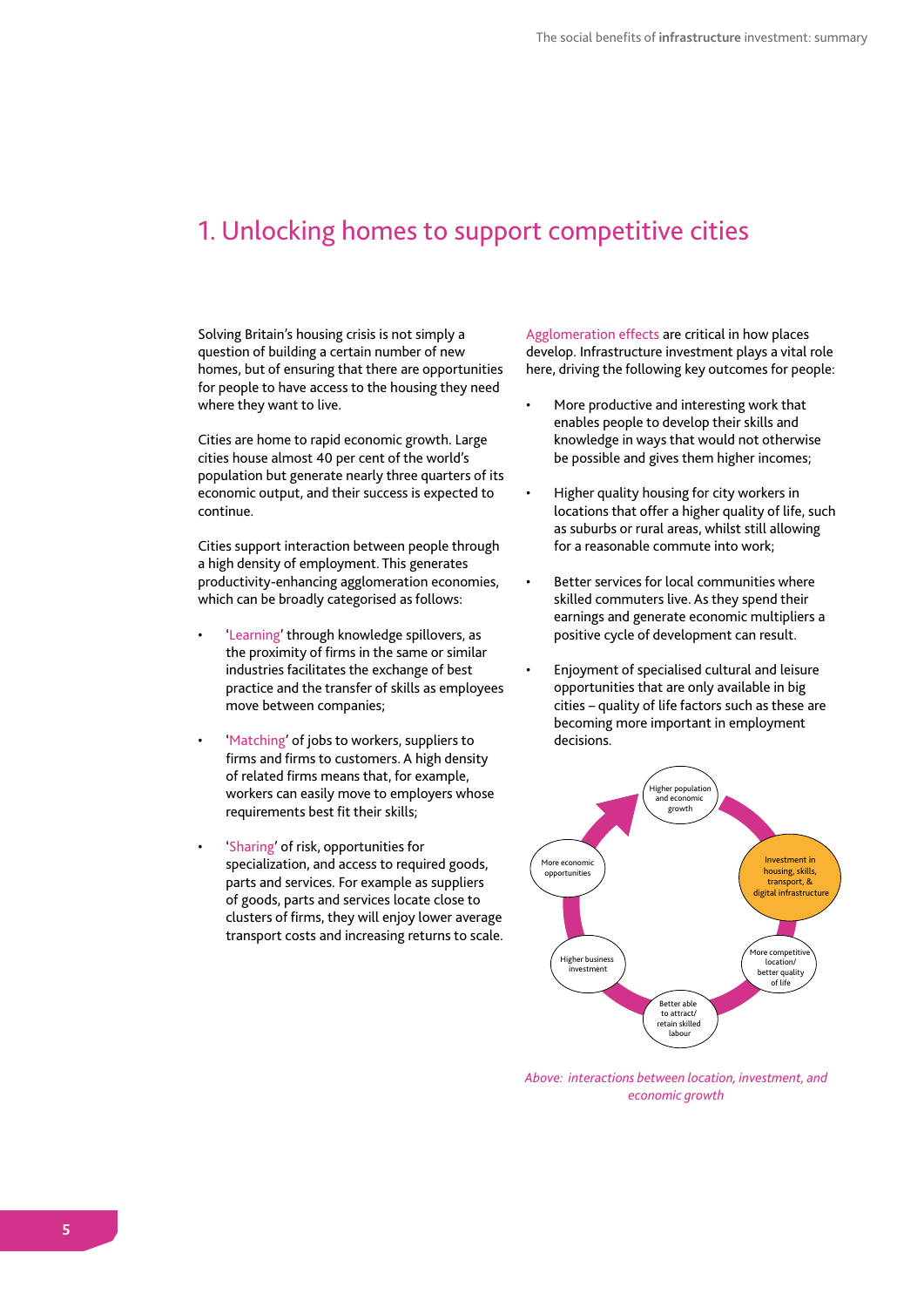# 2. Healthy, sustainable places & inclusive growth

Infrastructure investment can influence not only which journeys are taken but the means by which they are made, with important social consequences:

- Personal travel modes all have their own social impacts – both positive and negative – so the choice of transport used determines the extent to which these impacts manifest themselves, with implications for managing congestion, global climate change, local air quality, and individual health and wellbeing.
- These decisions have implications for our living and working environments, affecting placebased competitiveness. For instance railway stations used to be associated with negative social impacts on the areas around them, and busy, polluted roads still are. As trains have become cleaner, areas in the vicinity of busy stations have been opened up for high-quality, high-density residential and commercial developments.

### **The future of the car**

While car use provides valuable benefits, it imposes costs on others. However, there are three broad approaches to addressing the negative social costs which can arise from car use:

- 1. Upgrading road infrastructure to improve capacity or reduce congestion.
- 2. Supporting the use of alternative types of car associated with lower pollution (electric vehicles) or fewer accidents (autonomous vehicles).
- 3. Providing high quality alternatives to car use, either public transport or active transport. For instance investing in railways for longdistance journeys and dedicated infrastructure for buses at the urban or regional levels. For shorter journeys within cities, infrastructure to support active transport can be provided, removing both private and public motor vehicles from the roads, reducing air pollution, and improving people's health.

Some modes of transport are more socially inclusive than others in terms of who can access and afford them – all groups within society need to be considered in infrastructure provision. If transport provision is not inclusive, it risks excluding those who cannot access conventional private transport – the poor, disabled, young, and elderly – from employment, educational, and leisure opportunities.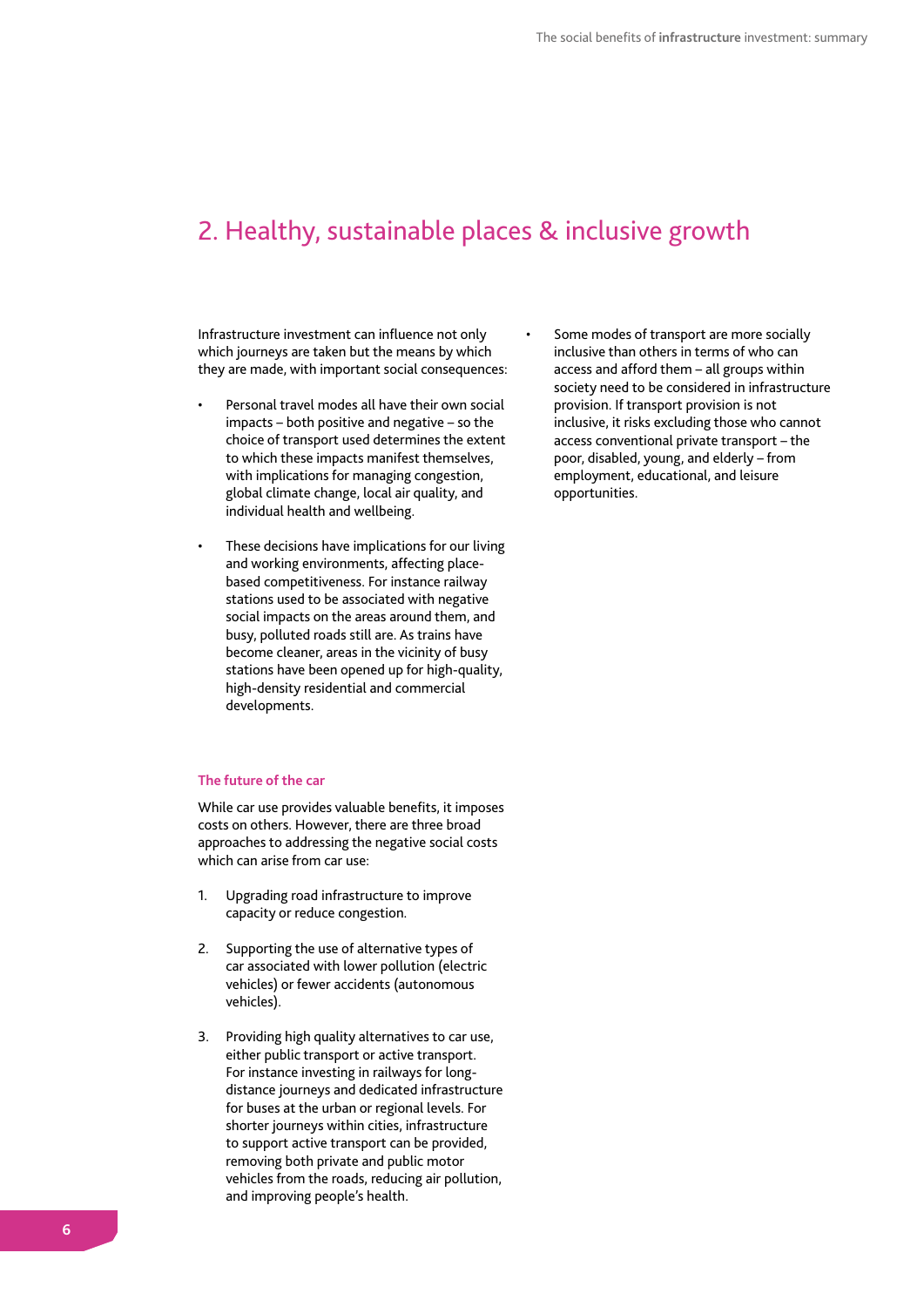#### **The future of public transport**

While there will always be a role for private personal travel, there is a strong case for investment to enable attractive alternatives, particularly in and around urban centres.

High quality public transport and provision for active travel to improve intra-urban connectivity promote:

- Greater participation in employment or leisure as access to a range of opportunities is improved, including for those with no access to a car such as the elderly, disabled, or deprived;
- Reduced personal cost of travel as it is made less costly and stressful;
- Healthcare savings as regularly walking or cycling improves fitness;

### **The future of digital**

People can be connected to one another digitally as well as physically. The advent of the internet has already transformed society and the economy in positive and surprising ways far beyond those initially anticipated, in much the same way that the connectivity provided by canals and railways once brought about changes that could not have been imagined. These have reshaped the competitive structure of the economy, breaking down information barriers and massively shifting power from producers to consumers.

For example:

- A revolution in retail including e-commerce, more bespoke products, shorter lag times, and in some cases reshoring of production in order to be closer to consumers;
- Opportunities for remote or home working and the resulting rise of 'digital nomads', i.e. footloose digital workers;
- Real-time, face-to-face communication across the globe.

These examples suggest that there is a strong case for being visionary and ambitious in future digital infrastructure investment to ensure that dynamic, unanticipated benefits like these are fully realised in the future.

• More compact forms of residential development, which promote viable local services, social inclusion, preservation of open space, healthier lifestyles, greater social interaction and better security in the public realm, and more vibrant local businesses.

These will in turn have further positive social benefits – lower healthcare and policing costs and reduced pressure on welfare spending.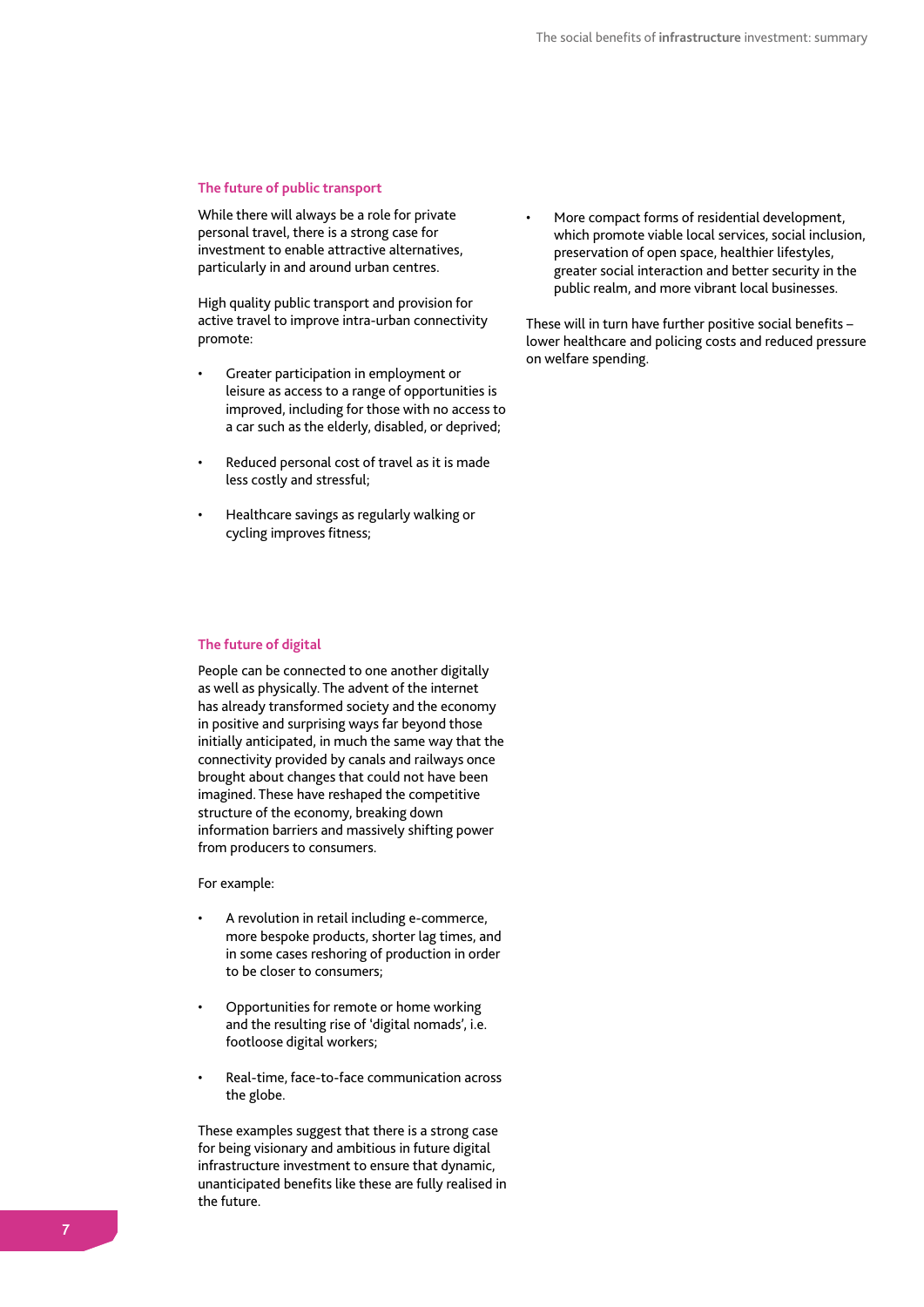# 3. Ensuring balanced growth beyond the cities

An important aspect of regional rebalancing across the UK is the agglomeration in big regional cities. But this is not the whole story – there are also many more sparsely populated areas where a shortage of housing or constraints on its development are not issues, but a shortage of quality employment or a lack of connectivity to the rest of the country is.

Certain kinds of infrastructure investment can deliver significant benefits to these areas and to the whole country. Geographically isolated areas, typically rural and/or coastal locations, are characterised by low population densities and challenges in accessing centres of economic activity and employment. Infrastructure investment can help to address some of the social and economic challenges faced by these areas.

In much of Scotland, Wales and northern England in particular, there is an abundance of land protected from development through national park and AONB designation. Some communities surrounding these areas suffer from being comparatively isolated although there are valuable tourism opportunities. Transport infrastructure which connects these locations to centres of activity can have a transformative impact, for example in allowing local products to access wider markets and attracting tourists to scenic parts of the country, where their spending supports isolated settlements.

Investment in clean energy provision, building on natural assets, is another way of developing economic opportunity in the most isolated areas. It brings wider national benefits, for example by generating energy in a way that avoids the negative environmental impacts and potential high costs associated with fossil fuels and helps to meet the UK's renewable energy targets.

Another way in which infrastructure investment can help such areas is through supply chain effects. Investment can benefit places well beyond their user catchment area, creating opportunities in diverse locations across the country and helping to spur the development of new and innovative industries.

Appropriate infrastructure investment can both deliver national objectives and ensure that there are high quality economic opportunities for residents living away from major population centres – it would be neither desirable nor appropriate for everyone to move to big cities.